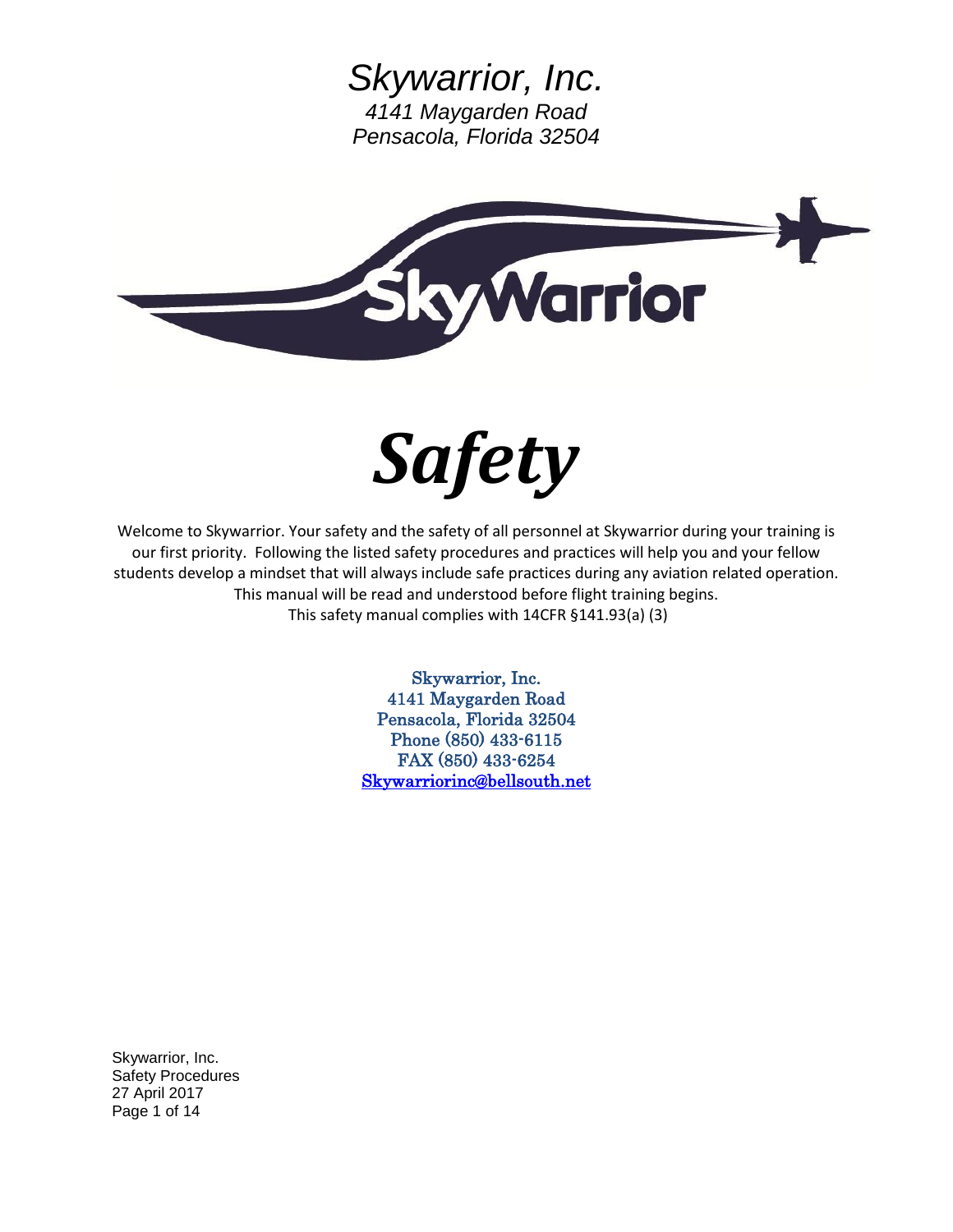## Revision Control Page

| Revision       | Date             | Initials  |  |
|----------------|------------------|-----------|--|
| Original       | 15 June 2009     | <b>LT</b> |  |
| $\mathbf{1}$   | 15 March 2010    | <b>LT</b> |  |
| $\mathbf{2}$   | 29 December 2014 | <b>WT</b> |  |
| 3              | 10 March 2016    | <b>WT</b> |  |
| $\overline{4}$ | 30 April 2016    | WT        |  |
| 5              | 7 March 2016     | <b>DD</b> |  |
| 6              | 23 March 2016    | <b>DW</b> |  |
| $\overline{7}$ | 30 August 2016   | GS        |  |
| 8              | 27 April 2017    | <b>DD</b> |  |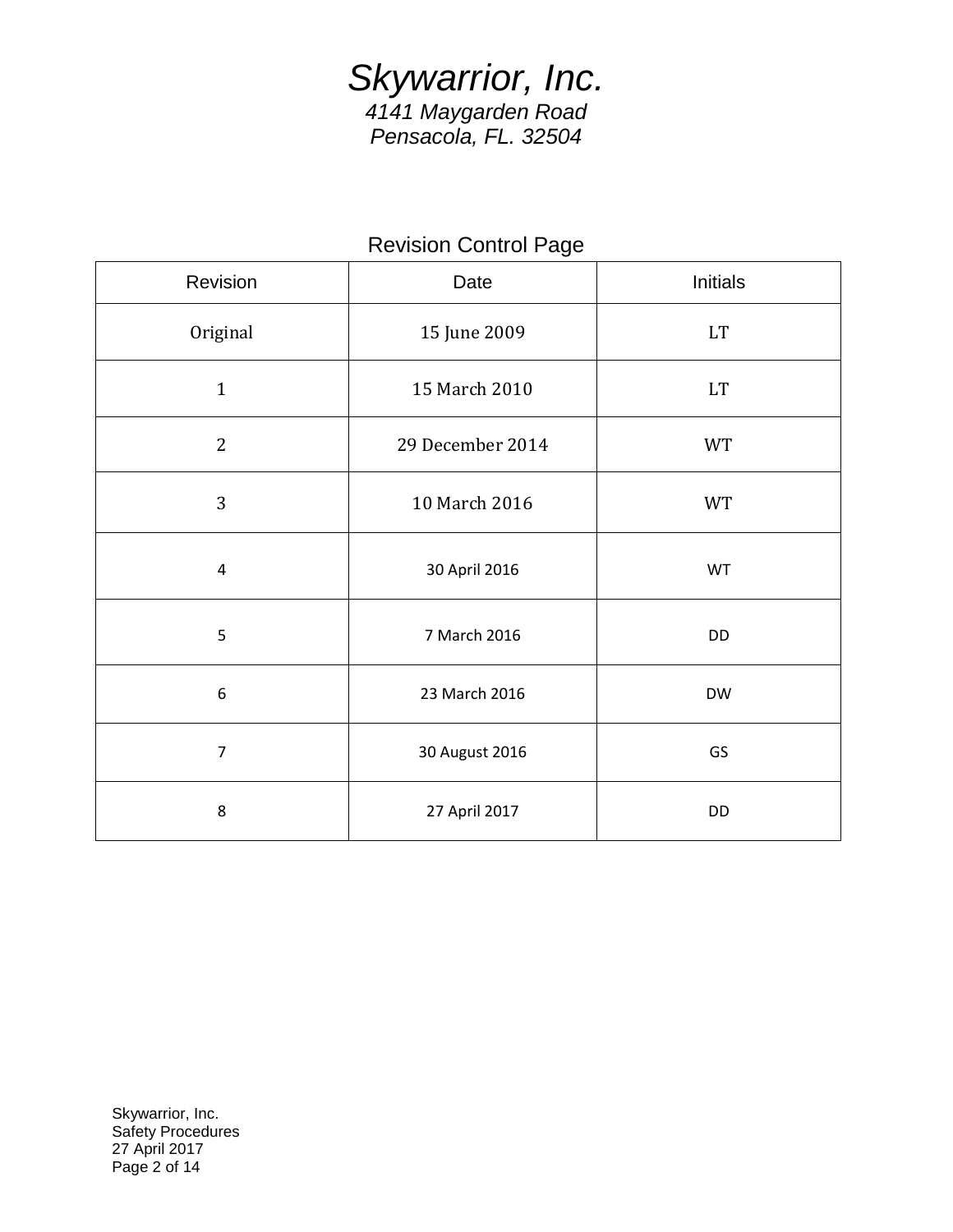## *Skywarrior, Inc. 4141 Maygarden Road*

*Pensacola, FL. 32504*

# Safety Handout

List of Effective Pages

| Page    | <b>Revision Date</b> |
|---------|----------------------|
|         |                      |
| Page 1  | 27 April 2017        |
| Page 2  | 27 April 2017        |
| Page 3  | 27 April 2017        |
| Page 4  | 27 April 2017        |
| Page 5  | 27 April 2017        |
| Page 6  | 27 April 2017        |
| Page 7  | 27 April 2017        |
| Page 8  | 27 April 2017        |
| Page 9  | 27 April 2017        |
| Page 10 | 27 April 2017        |
| Page 11 | 27 April 2017        |
| Page 12 | 27April 2017         |
| Page 13 | 27 April 2017        |
| Page 14 | 27 April 2017        |
|         |                      |

Skywarrior, Inc. Safety Procedures 27 April 2017 Page 3 of 14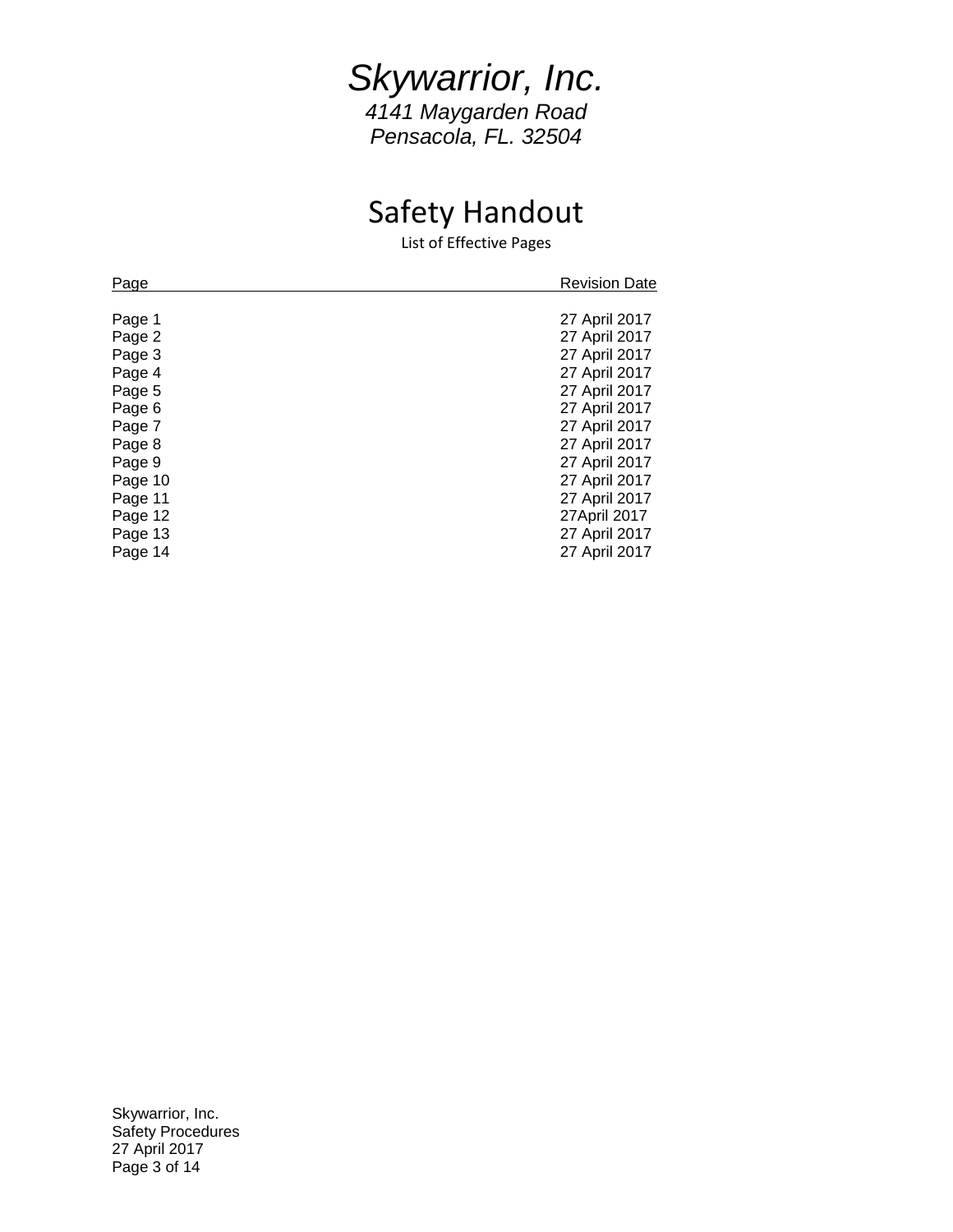### Weather Minimums

#### **Dual Weather Minimums**

**IFS and Private Pilot-** All flights will be conducted in accordance with Basic VFR Weather Minimums as per FAR 91.155.

**Other** – For flights conducted in IFR conditions, the ceiling may be no lower than 200' above the DA/MDA for the instrument approach in use at the airport of intended landing.

#### **Solo Weather Minimums**

All flights will be conducted in accordance with Basic VFR Weather Minimums as per FARs 61.89 and 91.155. However, good judgment will be used by students and instructors to plan flights and make the "go/no-go" decision based on current and forecast weather, the flight profile, and the solo pilot's level of proficiency. Solo cross country flights will require ceilings of at least 3000 feet and visibility of 5 statute miles visibility.

#### **Wind Limits - Student Solo Flights**

Students will observe the limits for winds given on their endorsements (IFS crosswind limitation is 7 knots maximum crosswind- no exceptions).

If total wind exceeds authorized limits after a student pilot initiates solo flight in the local area, they shall terminate the flight as soon as practicable. If crosswinds exceed authorized limits after a student pilot initiates solo flight in the local area, they should land on a runway for which the crosswind is within authorized limits, or if this becomes impossible, on a runway most nearly aligned with the wind.

#### **Wind Limits – Dual Flights**

Dual flights will comply with any limitations listed in the Pilot's Operating Handbook for their airplane. No flights shall be dispatched if total wind is sustained above 25 knots or if the crosswind component (Including gusts) exceeds the demonstrated crosswind component in the POH for that airplane.

#### **Frost, Snow, and Ice**

Flight shall not be attempted with frost, snow, or ice on the airplane. Particular attention will be given to the wings, empennage, primary and secondary flight controls. Snow may be brushed off of airplane surfaces. Frost, frozen snow, and ice will not be removed by chipping or scraping methods which might damage painted or Plexiglas surfaces. Direct application of hot water shall not be used where ground or flight temperatures are freezing or lower, as the water may refreeze in control linkages. The preferred method for removal of frost, frozen snow, and ice is the placement of the airplane in the heated maintenance hangar or in direct sunlight until the surfaces are clear and control linkages dry.

SkyWarrior, Inc. Safety Procedures 27 April 2017 Page **4** of 14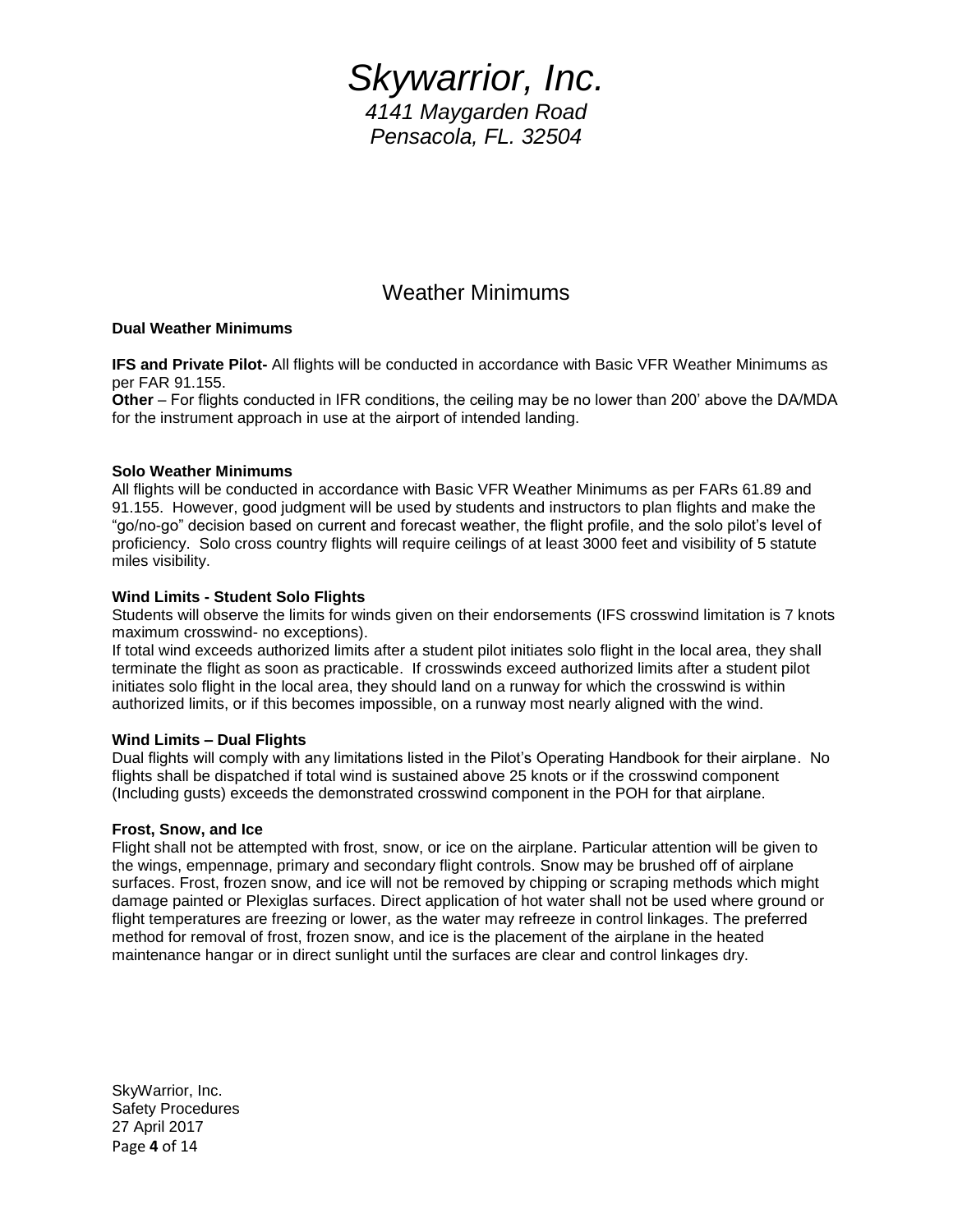### Dispatching of Aircraft

Before departing for any flight, a Dispatch Form will be filled out entirely and left with the dispatch desk. Verify the tach times against MyFlightTrain and check that inspections are up to date.

After completion of a flight during regular business hours, the flight will be closed out with the Dispatcher. If a flight departs and/or arrives after business hours, the Vice President of the Company or the Chief Instructor will be notified by phone call or text.

If a flight does not arrive within 30 minutes of proposed ETA, a phone search will be initiated. If the aircraft still cannot be located within 1 hour, the FAA (Flight Service Station) will be notified.

| SKY WARRIOR FLIGHT TRAINING DISPATCH FORM                                                                           |             |                            |     |                    |                                                                                                           |             |                     |                            |  |  |  |
|---------------------------------------------------------------------------------------------------------------------|-------------|----------------------------|-----|--------------------|-----------------------------------------------------------------------------------------------------------|-------------|---------------------|----------------------------|--|--|--|
| <b>TYPE</b><br><b>IFR</b><br>VFR    <br>DVFR                                                                        | Aircraft ID | Aircraft<br>Type/Equipment |     | Departure<br>Point | Departure<br>Time                                                                                         | Destination | <b>Arrival Time</b> | Fuel On Board<br>Hours Min |  |  |  |
| Route of Flight                                                                                                     |             |                            |     |                    | <b>Alternate Airports</b>                                                                                 |             | NO. Aboard          | Aircraft Color             |  |  |  |
| Pilot/Student Name, Telephone Number<br><b>Instructor Name</b><br>On Board                                          |             |                            | Yes | <b>No</b>          | Discrepancies Checked: Yes $\Box$ No $\Box$<br>Tach Times Checked: Yes $\Box$ No $\Box$<br>PIC Signature: |             |                     |                            |  |  |  |
| During business hours this form shall be given to the Dispatcher prior to departing.<br>1.                          |             |                            |     |                    |                                                                                                           |             |                     |                            |  |  |  |
| Any VFR X-Country flight MUST file and activate a VFR FLIGHT PLAN.<br>2.                                            |             |                            |     |                    |                                                                                                           |             |                     |                            |  |  |  |
| 3.<br>All flights terminating at KPNS during business hours shall be closed with SkyWarrior Dispatch.               |             |                            |     |                    |                                                                                                           |             |                     |                            |  |  |  |
| Any flight departing and/or arriving after business hours must contact by phone or text one of the following:<br>4. |             |                            |     |                    |                                                                                                           |             |                     |                            |  |  |  |
| Vice President, Greg Sigler at 646-584-5837<br>$\bullet$                                                            |             |                            |     |                    |                                                                                                           |             |                     |                            |  |  |  |
| Chief Instructor, Doug Dobson at 850-982-4408                                                                       |             |                            |     |                    |                                                                                                           |             |                     |                            |  |  |  |
| Enterprise Assistant Chief Instructor, Dean McGinnes at 868-738-2390                                                |             |                            |     |                    |                                                                                                           |             |                     |                            |  |  |  |
| NOTE: Failure to comply may result in suspension of any further flight training or rental agreements.               |             |                            |     |                    |                                                                                                           |             |                     |                            |  |  |  |

SkyWarrior, Inc. Safety Procedures 27 April 2017 Page **5** of 14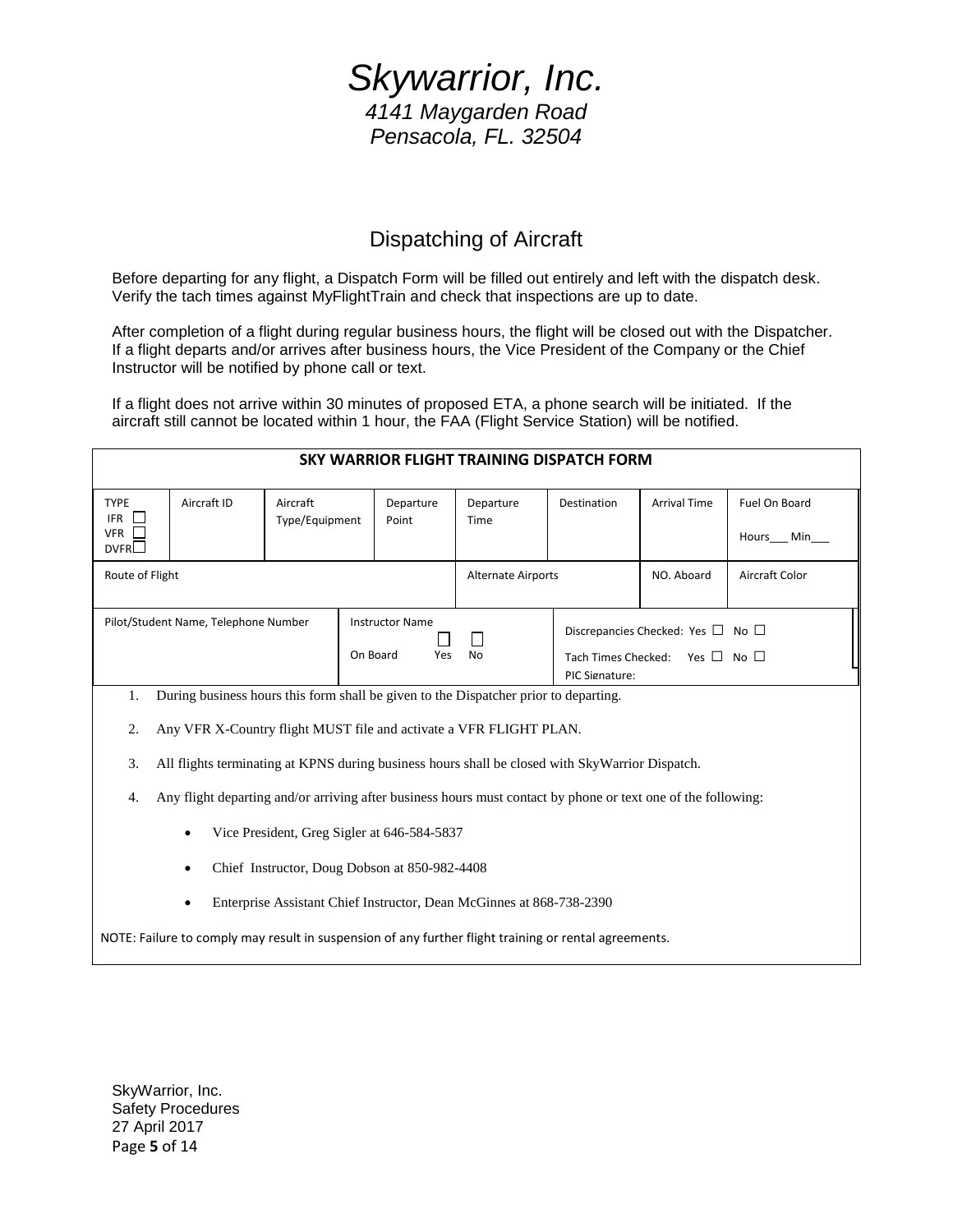### Starting & Taxiing Airplane

#### **Preflight**

Fuel that is sumped from the aircraft shall not be thrown on the ground. Uncontaminated fuel may be poured back into the tank; contaminated fuel shall be poured into the fuel containers located adjacent to the maintenance hangar.

After preflight, if the aircraft is not to be immediately flown, insure that chocks are in place and that the control lock is reinstalled. The doors should be closed to prevent objects from falling out of the plane. In gusty conditions, leave the aircraft tied down and retract the flaps.

#### **Engine Start**

The airplane shall be positioned for start so that the prop blast is directed away from other airplanes, open hangars, and persons on the ramp.

Ensure chocks and tie-down lines are removed prior to entering the airplane for engine start. Stow the chocks in the baggage compartment. All radios and avionics shall be turned off for engine start, either individually or with the avionics master switch, if installed. Always visually clear the propeller area and loudly call **"***Clear Prop***"** prior to engaging the starter.

Turn on the beacon (anti-collision lights or strobes in the Seminoles) prior to engine start as an additional visual safety warning of a turning propeller.

Prime the engine as needed prior to attempting to start. If you are unsure of how to properly prime the engine, ask for assistance from an instructor. If the engine does not fire within TEN seconds, discontinue the start and reattempt after allowing the starter to cool for at least 30 seconds. Verify switches, status of prime, flooding, ignition, etc. prior to engaging the starter again. Avoid the use of excessive throttle on engine start. The tachometer should not exceed 1000 revolutions per minute (rpm) on a normal start, both to avoid excessive engine wear and to keep prop blast to a minimum. If no oil pressure is indicated within 30 seconds, shut down the engine and consult the dispatch desk**.**

#### **Ground Operations**

To preclude landing light damage or premature burnout, landing/taxi light(s) shall not be used for daytime ground operations. Any Approved Flight Manual (AFM) or Pilot's Operating Handbook (POH)/Information Manual limits on landing light ground operation shall be observed.

Prior to taxi, obtain current conditions from UNICOM, ASOS, AWOS, or ATIS, if available. A brake check shall be accomplished within the first few feet of initial airplane movement. Do not ride the brakes during taxi; use power reduction to control taxi speed, using the brakes if necessary only after the power has been reduced to idle.

Controls shall be positioned as appropriate for existing wind.

Taxi speed on the ramp and in any congested area shall be no faster than a person walking (approximately 3-5 mph), slower if necessary. On the ground it is the pilot's responsibility to ensure that he/she has adequate wing tip clearance in which to maneuver his/her airplane. Do not exceed 1500 rpm in other than designated run-up areas. Where yellow taxi guidelines are painted on ramps and taxiways, keep the nose wheel tracking the line to ensure clearance.

SkyWarrior, Inc. Safety Procedures 27 April 2017 Page **6** of 14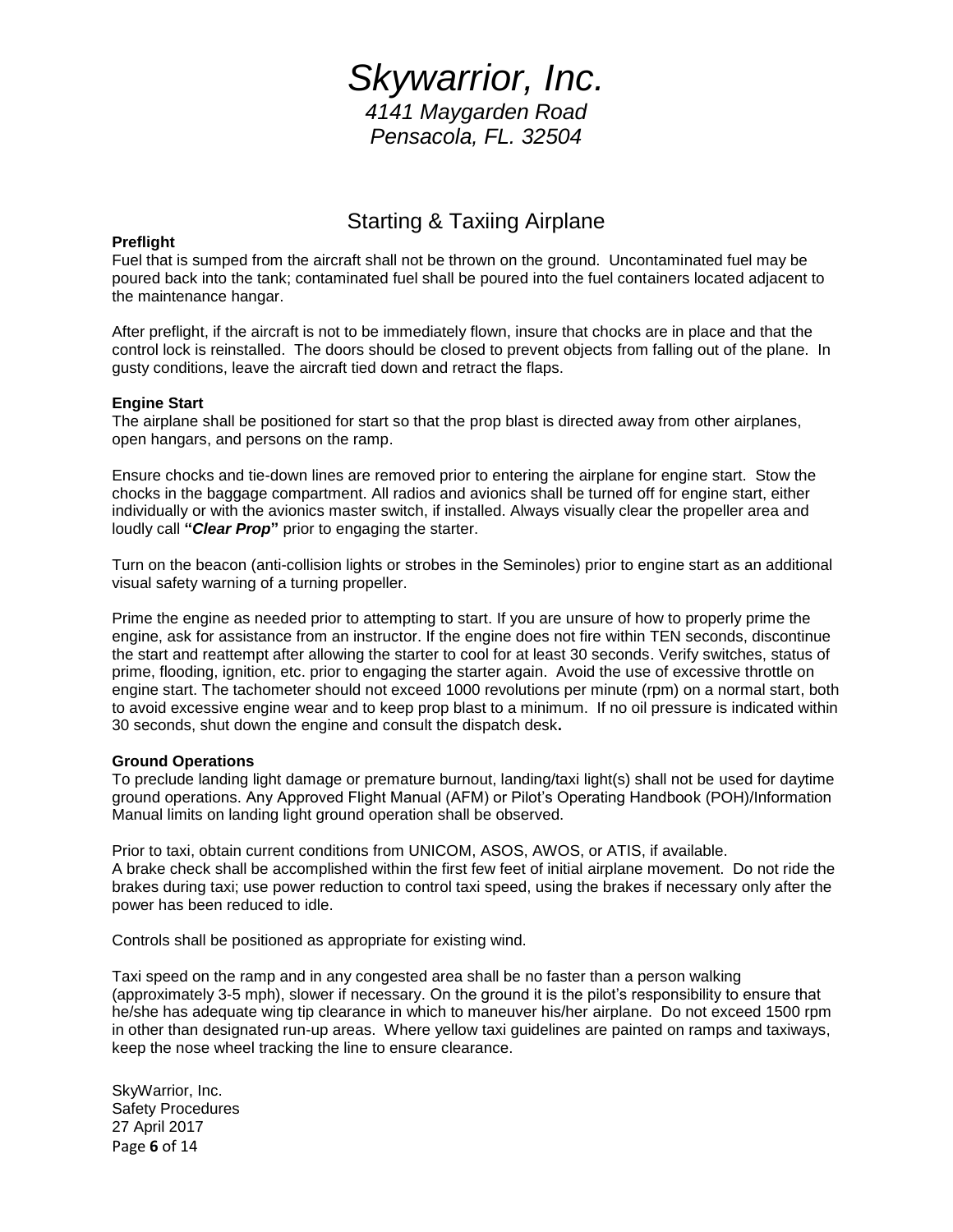For run-up, position the airplane with the prop blast directed off the taxiway into the grass or as directed by the Chart Supplement, and away from other airplanes behind you. Use the toe brakes for the run-up regardless of the parking brake setting and continuously clear the area for traffic. Refer to the airplane's POH/AFM for run-up checklist to ensure all items have been accomplished.

### Fire Precautions & Procedures

#### **Fire precautions and procedures**

Fire in an airplane is an extremely dangerous situation and one that requires immediate action. The checklist provided for each airplane covers emergency procedures for fires. Familiarize yourself with these procedures prior to beginning your flight training. After completing the appropriate procedure, evacuate the airplane and **do not attempt to fight the fire. If able, contact ATC or advise the Dispatch Desk to call 911.**

### Un-programmed Landing Procedures

**Re-dispatch Procedures after un-programmed landings, on and off airports** In the event of a hard landing or a landing causing damage, the aircraft shall not be flown without maintenance approval. In the event of an off-airport landing or a landing at an unapproved airport, the aircraft **SHALL NOT BE FLOWN WITHOUT SPECIFIC AUTHORIZATION FROM THE CHIEF FLIGHT INSTRUCTOR OR VICE PRESIDENT OF SKYWARRIOR.** The dispatch desk phone number is **(850) 433-6115.**

Report the event, pilot/passenger status, airplane status and location to one of the following:

Vice President, Greg Sigler at **(646) 584-5837** Director of Maintenance, Ronald Dunn **(205) 461-4701** Chief Instructor, Doug Dobson **(850) 982-4408** Enterprise Assistant Chief Instructor, Dean McGinnes **(868) 738-2390**

The above personnel will coordinate with maintenance personnel @ **(850) 433-6116** to safely recover the airplane and pilots/passengers.

SkyWarrior, Inc. Safety Procedures 27 April 2017 Page **7** of 14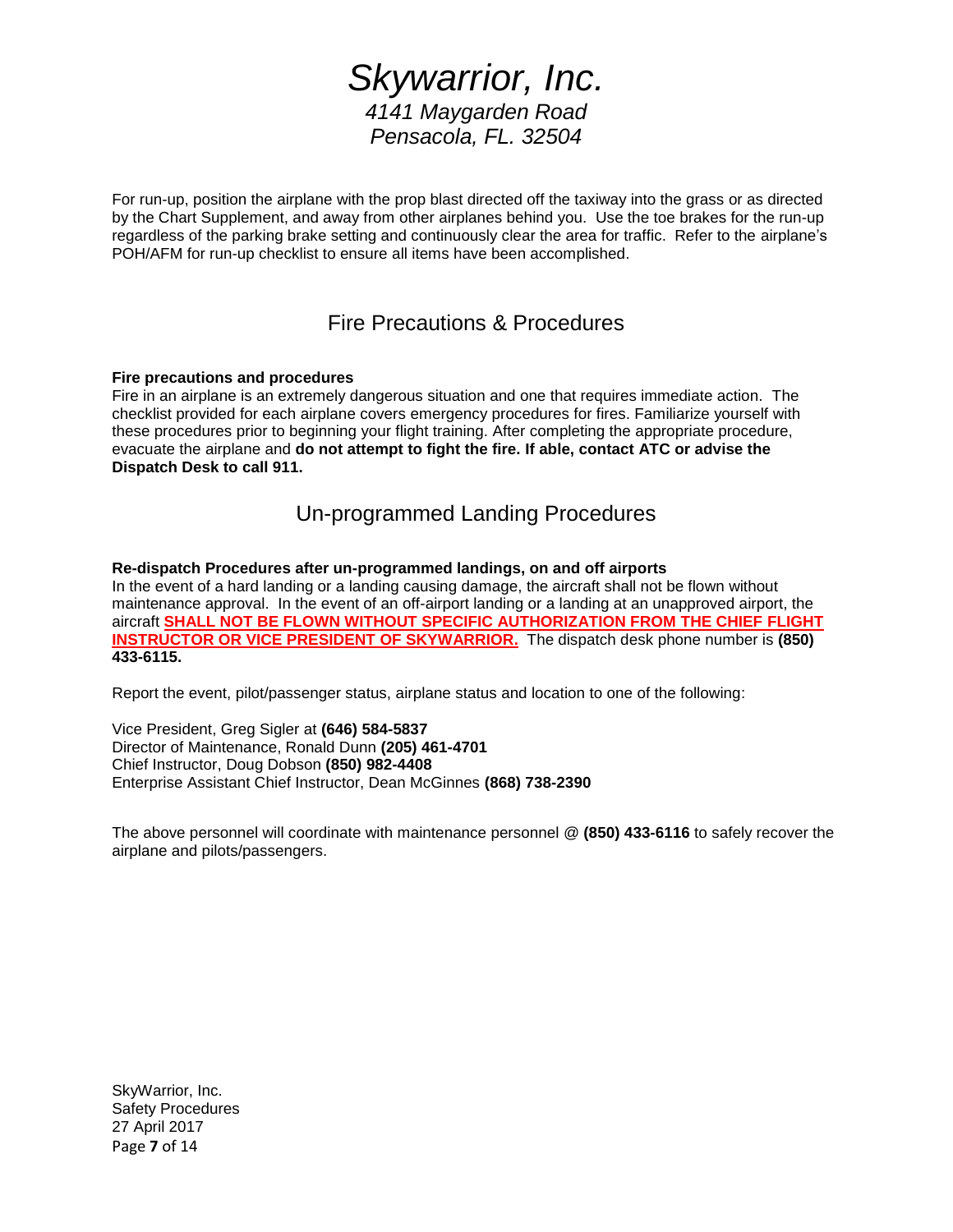### MAINTENANCE PROCEDURES

#### **Maintenance Record Keeping and Return to Service**

All aircraft maintenance actions shall be recorded in the permanent aircraft logs IAW Federal Aviation Regulations. The aircraft permanent logbooks are kept in the office of the Director of Maintenance in Pensacola, FL. Aircraft maintenance log entries into the permanent aircraft logs constitutes "Return-To-Service" for all scheduled (100 Hour Inspections / Annual Inspections) and unscheduled maintenance. The Return-to-Service determination for the aircraft will be made by the Director of Maintenance. A "Return-To-Service" entry will also be made in MyFlightTrain to reflect the current aircraft status.

#### **Discrepancies**

It is the Pilot in Command (PIC) responsibility to complete a thorough pre & post flight of the aircraft. In the event a discrepancy is discovered before, during or after a flight, the PIC will complete in its entirety an "Aircraft Maintenance Discrepancy Form". Once the form has been completed it shall be given to the dispatcher for entry into MyFlightTrain. The dispatcher will also notify the Director of Maintenance (DOM). If the discrepancy is determined by the DOM to be a downing discrepancy (IAW FAR 91.205) the dispatcher shall retain the aircraft binder and keys and put both in the Open Discrepancy wire basket at the dispatcher counter. In the event the dispatcher is unavailable, the form shall be given to the Director of Maintenance or his delegate, who will enter it into MyFlightTrain and if need be retain the aircraft binder and keys. In the event neither the dispatcher nor DOM is available, the aircraft shall not be operated, the "Aircraft Maintenance Discrepancy Form" shall be completed, and left in the aircraft binder and shall be left in the black wire basket on the counter of the dispatcher.

If a discrepancy is discovered while off station the PIC shall notify the dispatcher. The dispatcher shall enter the discrepancy into MyFlightTrain and notify the DOM of the discrepancy and notify the Chief Instructor and/or Vice President there is a crew stranded off station. The DOM & Chief Instructor/Vice President will decide if the discrepancy prevents continued operations IAW FAR 91.205 and then take appropriate actions to either have the aircraft fly directly back to home station or coordinate efforts to recover both aircraft and crew. In the event the dispatcher is unavailable then the PIC shall contact the Chief Instructor or his delegate. The Chief Instructor will notify the DOM and the two will coordinate efforts to recover both aircraft and crew. In the event neither the DOM nor Chief Instructor are available then the dispatcher shall coordinate efforts to recover the crew only and ensuring the aircraft binder and keys are returned with the crew.

SkyWarrior, Inc. Safety Procedures 27 April 2017 Page **8** of 14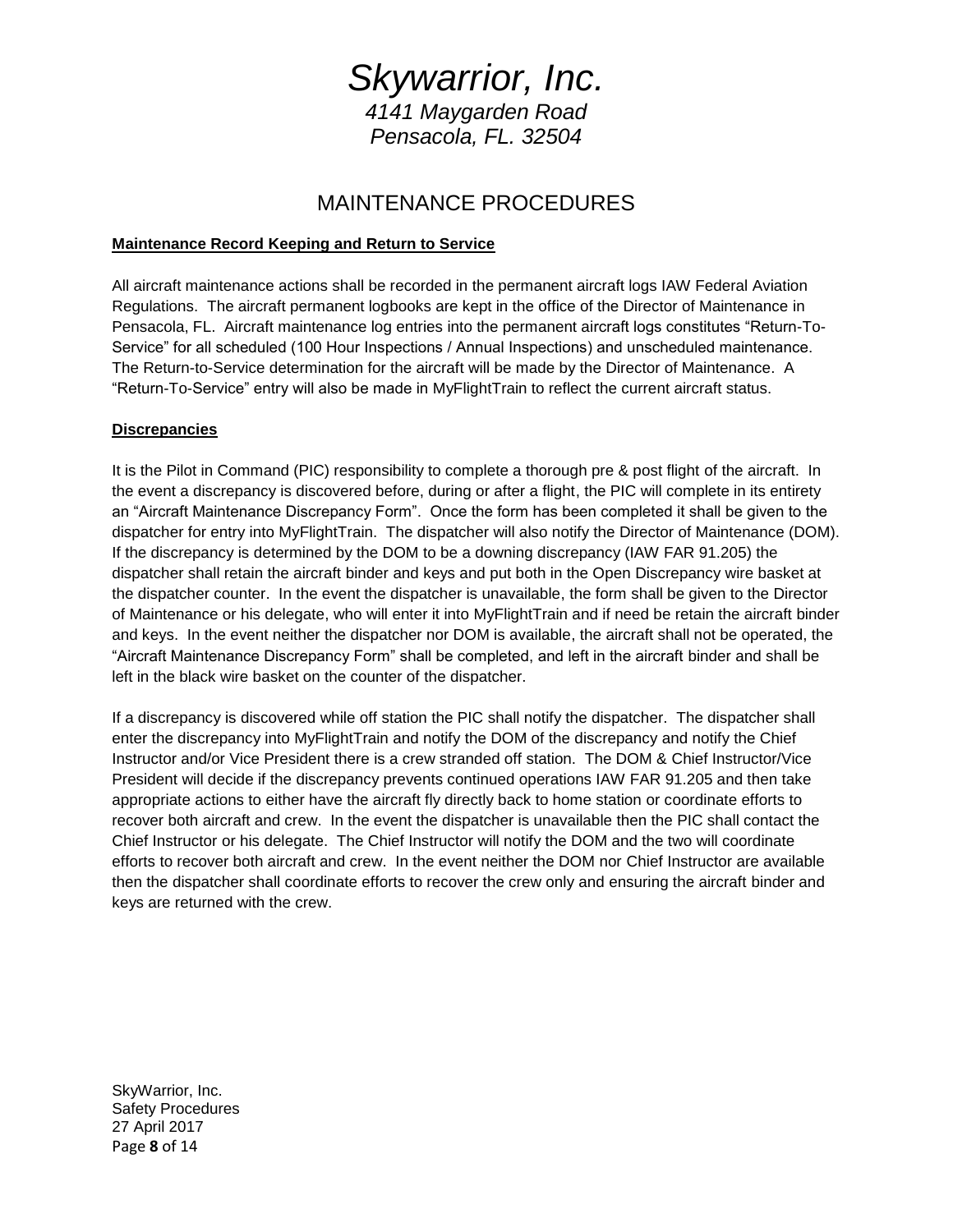#### **Satellite Operation (Enterprise Alabama)**

If a discrepancy is discovered the PIC will notify the DOM directly via phone (850) 433-6116. The PIC will then send an email [\(Ron@Skywarriorinc.com\)](mailto:Ron@Skywarriorinc.com) detailing the discrepancy. This email shall contain the following information:

-N# of aircraft -Tach time -Name and title of individual reporting discrepancy -The discrepancy

This information will serve in place of a completed "Aircraft Maintenance Discrepancy Form" and the DOM or delegate shall enter the discrepancy into Myflighttrain.com. The DOM will inform the Vice President of the discrepancy then coordinate sending a maintenance crew to Enterprise or flying the aircraft back to Pensacola within the limitations of FAR 91.205 or applying for a ferry permit if need be. Once discrepancies are corrected at a satellite facility the DOM will make the appropriate entries on MyFlightTrain and in the permanent logs and will advise the satellite manager via email and/or telephone that the aircraft has been returned to service.

In the event a PIC off station experiences a discrepancy after normal business hours of 0800 – 1700 shall contact Vice President Greg Sigler at 646-584-5837. In the event he is unavailable, then the PIC should contact the Enterprise Assistant Chief Instructor, Dean McGinnes at 868-738-2390.

#### **Deferred Discrepancies**

Deferred discrepancies not requiring parts shall be cleared within 7 normal duty days of original entry into MyFlightTrain. Discrepancies requiring parts shall be noted in MyFlightTrain as follows:

-Part on order -Date part was ordered -Vendor part has been ordered from -Tracking number of shipment from vendor

Deferred discrepancies requiring parts shall be cleared within 7 normal duty days of part arrival on station.

### Securing of Airplane

#### **Parking/Securing Airplanes**

Park in designated airplane parking areas only. Additionally, no airplane shall be parked unattended on any active taxiway or movement area. Aircraft will not be maneuvered between other parked aircraft unless being marshalled or the aircraft can be pulled straight in (no weaving between parked aircraft). Aircraft that cannot be taxied straight in will be parked in front of the space and pushed back using a tiller bar. The airplane must be chocked with the control/gust lock in place (if no gust lock is available, place

SkyWarrior, Inc. Safety Procedures 27 April 2017 Page **9** of 14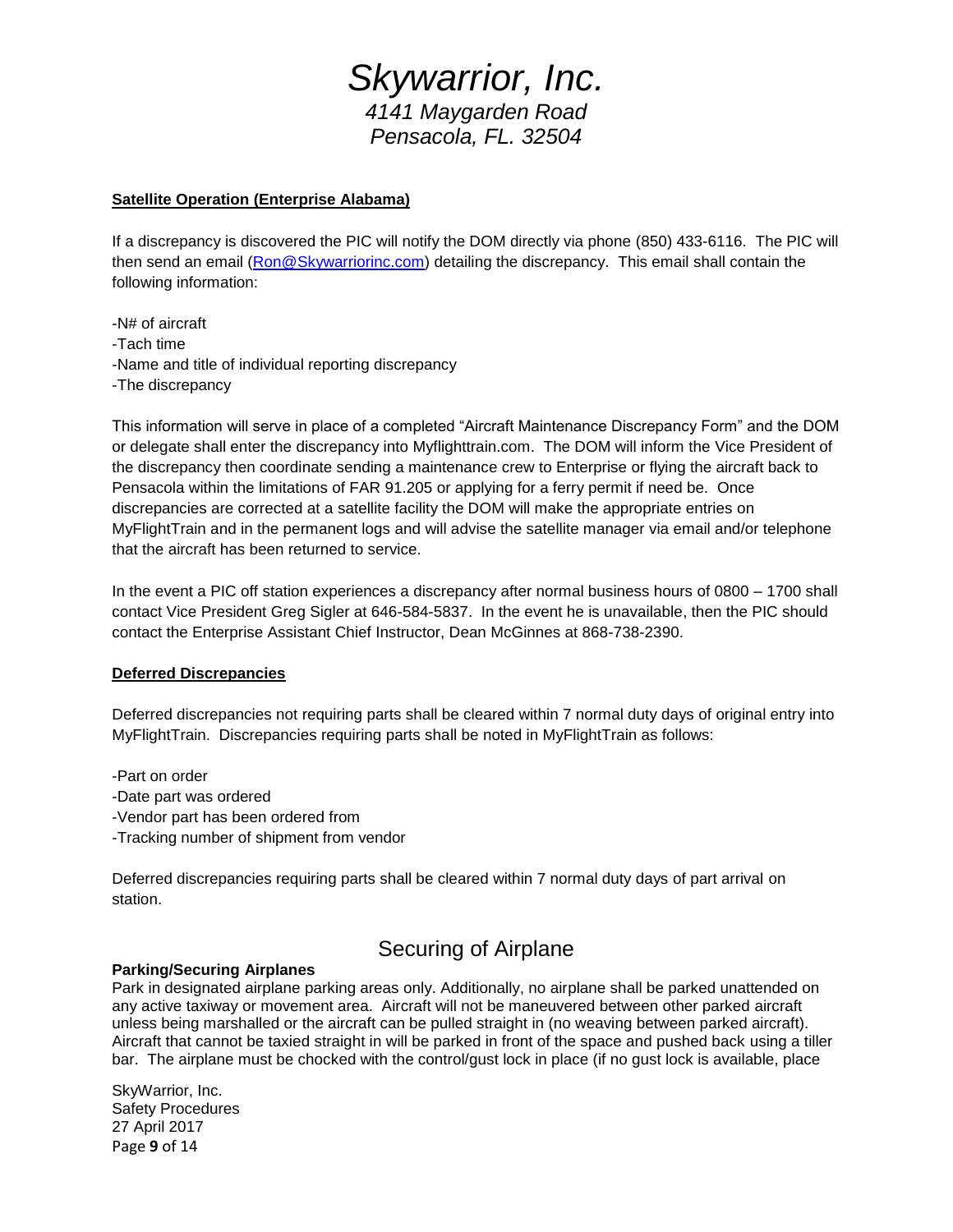the lap belt over the yoke and fasten to secure). After every flight, the airplane should be tied down. The sunscreen and pitot tube cover should be installed (if available). All doors, windows and vents shall be closed and secured. Seatbelts shall be placed over the seat cushion and fastened to prevent web deterioration and/or cuts which result from leaving the belts on the floor or across the seat tracks. Rudder gust locks will be installed if high winds are experienced or expected.

If severe weather (i.e. tornado, microburst, hail or ice pellets, or winds exceeding 30 knots) is approaching, the airplane shall be hangared if space is available.

After each flight the aircraft binder shall be returned to the Dispatch desk and the ignition key returned to the status board. Give the closed SkyWarrior Flight Training Dispatch Form to the Dispatch desk personnel. Record the tach and Hobbs times in MyFlightTrain.

### Minimum Fuel Reserves

#### **Fuel Reserve**

A pilot shall not begin a flight unless there is sufficient fuel to complete the planned flight profile to the first point of intended landing, fly from that airport to an alternate (if an alternate is required), and then fly after that for at least one hour at normal cruise consumption, applying forecast winds and temperatures for the intended altitude and route. For flight planning purposes, fuel computations will be based on consumption figures from the airplane manufacturer's best power cruise performance chart or the engine manufacture's data, whichever yields higher fuel consumption rates. Engine start, taxi, run-up, and takeoff fuel usage will be included.

### Avoidance of other Aircraft

#### **Avoidance of other aircraft on the ground and in flight**

It is the pilot's responsibility to ensure that he/she has adequate clearance to taxi his or her airplane. "See and avoid" applies for both ground and air operation. It is essential that pilots be alert and look for other traffic and when approaching, departing or taxiing at any airport.

At uncontrolled airports, the CTAF shall be used by all Skywarrior flights to announce position and intentions during ground and air operations. Be aware that not all aircraft have communication capability, or pilots may not communicate their presence or intentions so there is no substitute for visual scanning and situational awareness. A majority of midair collisions occur within five miles of an airport during daylight hours, and in VFR conditions. It is important that the pilot's eyes not become fixated inside the cockpit but be kept outside the cockpit. Be sure to turn on landing lights in accordance with checklists.

### Minimum Altitude Limitations

#### **Flight Altitude Minimums**

All flights will be conducted in accordance with the Minimum Safe Altitudes as per FAR 91.119. When flying maneuvers, reference the Practical Test Standards or Airman Certification standards for the appropriate minimum altitudes.

SkyWarrior, Inc. Safety Procedures 27 April 2017 Page **10** of 14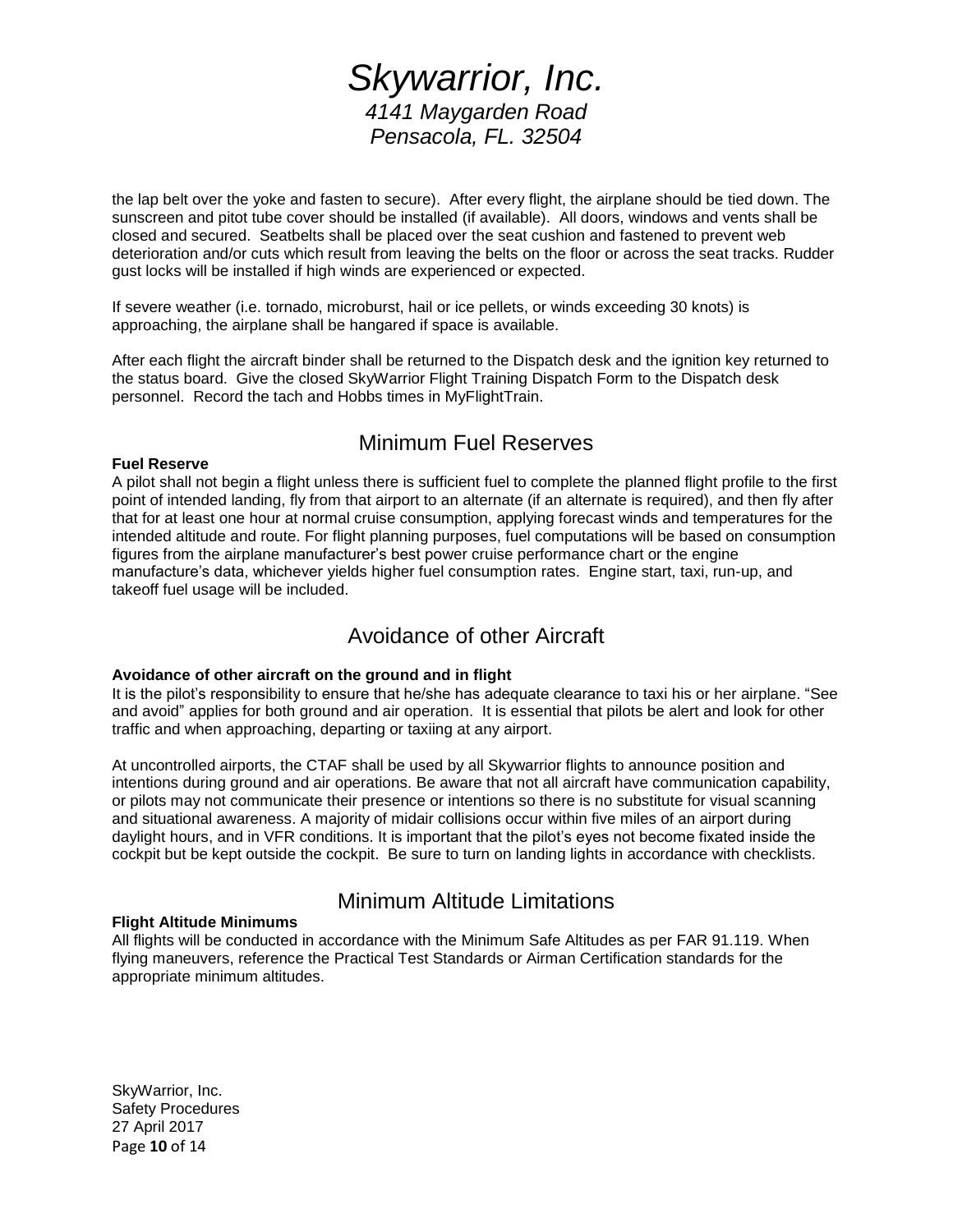### Approved Airports/Takeoff and Landing Restrictions

A pilot shall not take off or land on any runway less than 2,500 feet long or the sum of the takeoff roll and landing roll, whichever is greater. A pilot shall not take off or land on any runway less than 40 feet wide or on an unpaved airport. A pilot shall only land SWI airplane at airports listed in the Chart Supplement that comply with these restrictions. The SWI Chief Flight Instructor may approve exceptions on an individual basis. When such an exception is approved, the PIC shall be an approved SWI Flight Instructor.

### Simulated Emergency Landings

Minimum safe altitudes will be observed in accordance with FAR 91.119. Simulated emergency landings should be terminated no lower than an altitude which permits a safe landing should the engine fail when over a runway, or no lower than 500' AGL otherwise. When safety and time considerations permit, simulating emergency landings over airports and flying the simulated emergency through to landing is permitted if the runway is acceptable and authorized for use. Care should be taken to ensure the engine does not suffer any adverse effects from cooling during prolonged descents. Clearing the engine periodically (500 foot intervals recommended) should ensure that the engine will perform well once the throttle is reapplied. Do not reapply throttle too quickly when terminating the simulated emergency. Smoothly open the throttle from idle to full (or as required) over the course of approximately 2 seconds.

SkyWarrior, Inc. Safety Procedures 27 April 2017 Page **11** of 14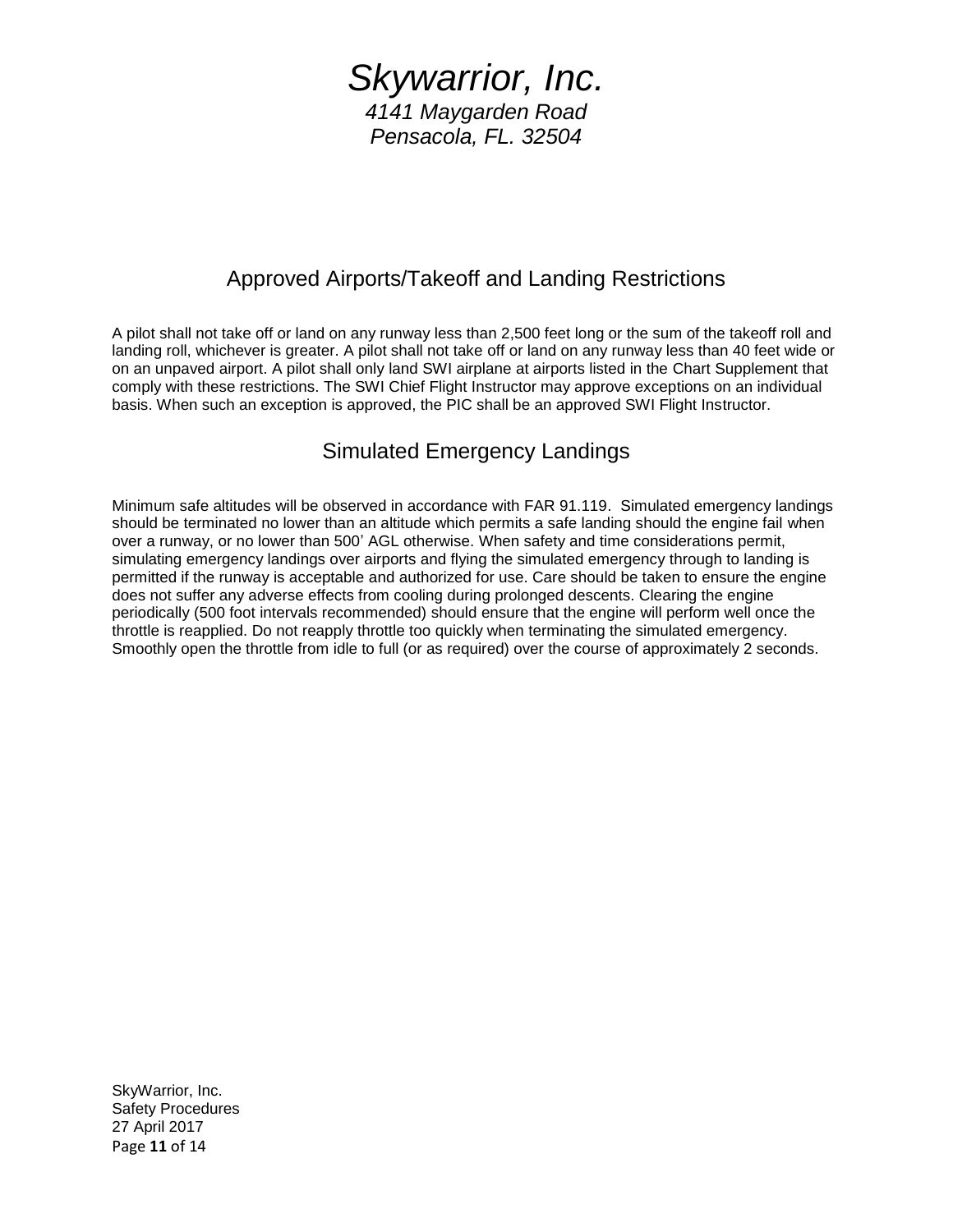# *Skywarrior, Inc.*

*4141 Maygarden Road Pensacola, FL. 32504*

### **Practice Areas**

The following ground references may be used to define the borders of practice areas:

#### **Northwest**

North – Power lines/Plant South – Interstate 10 East – Highway 29/Site 8A West – Eastern Antennae Cluster Altitude: Surface to 3500' MSL



SkyWarrior, Inc. Safety Procedures 27 April, 2017 Page **12** of **14**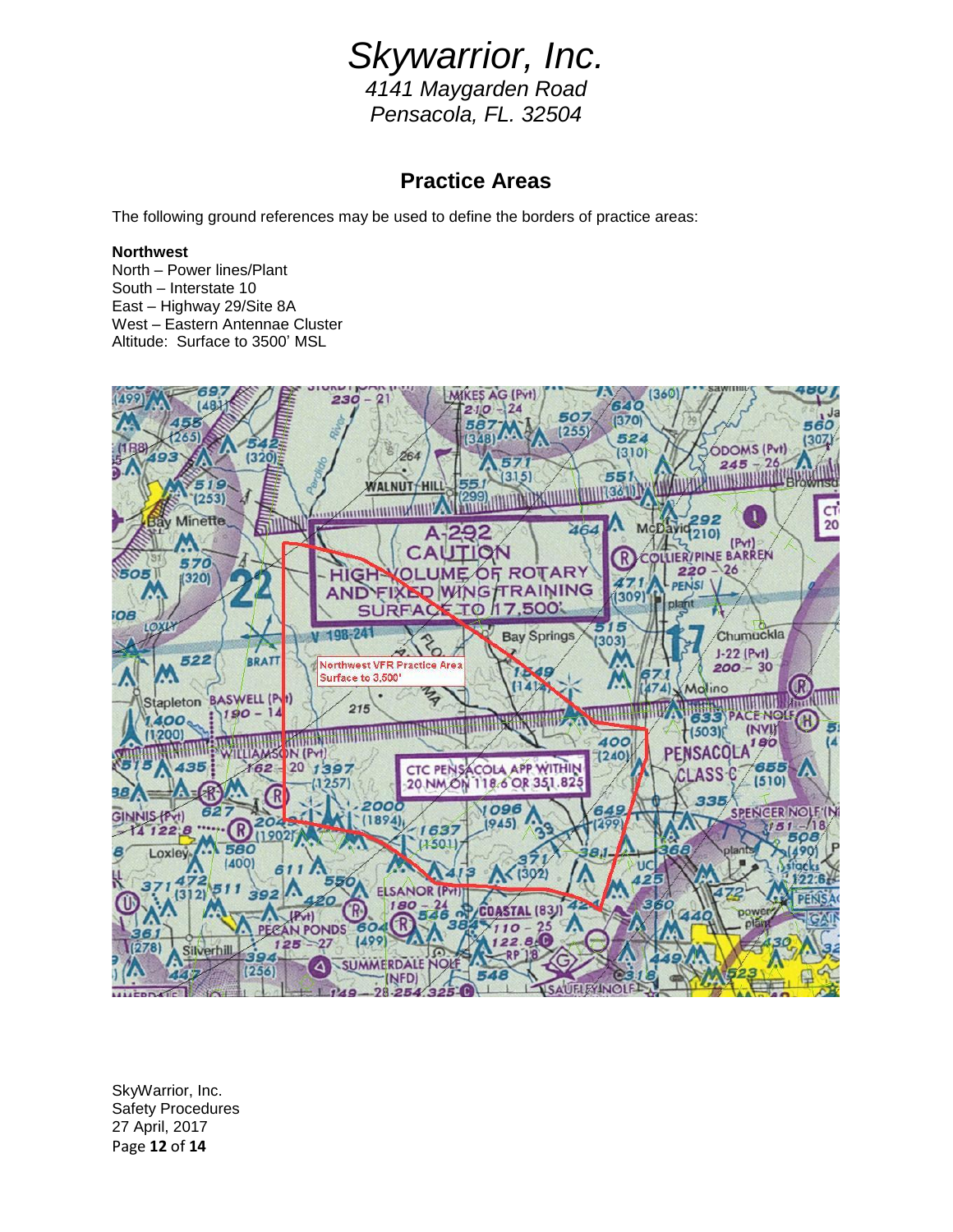**Midway** (Note: MPA advisory frequency is 126.85) North – Highway 98 South – 3 miles or gliding distance from shore (closer of two) East – Navarre Bridge West – Midway Antennas Altitude: Surface to 3000' MSL



SkyWarrior, Inc. Safety Procedures 27 April, 2017 Page **13** of **14**